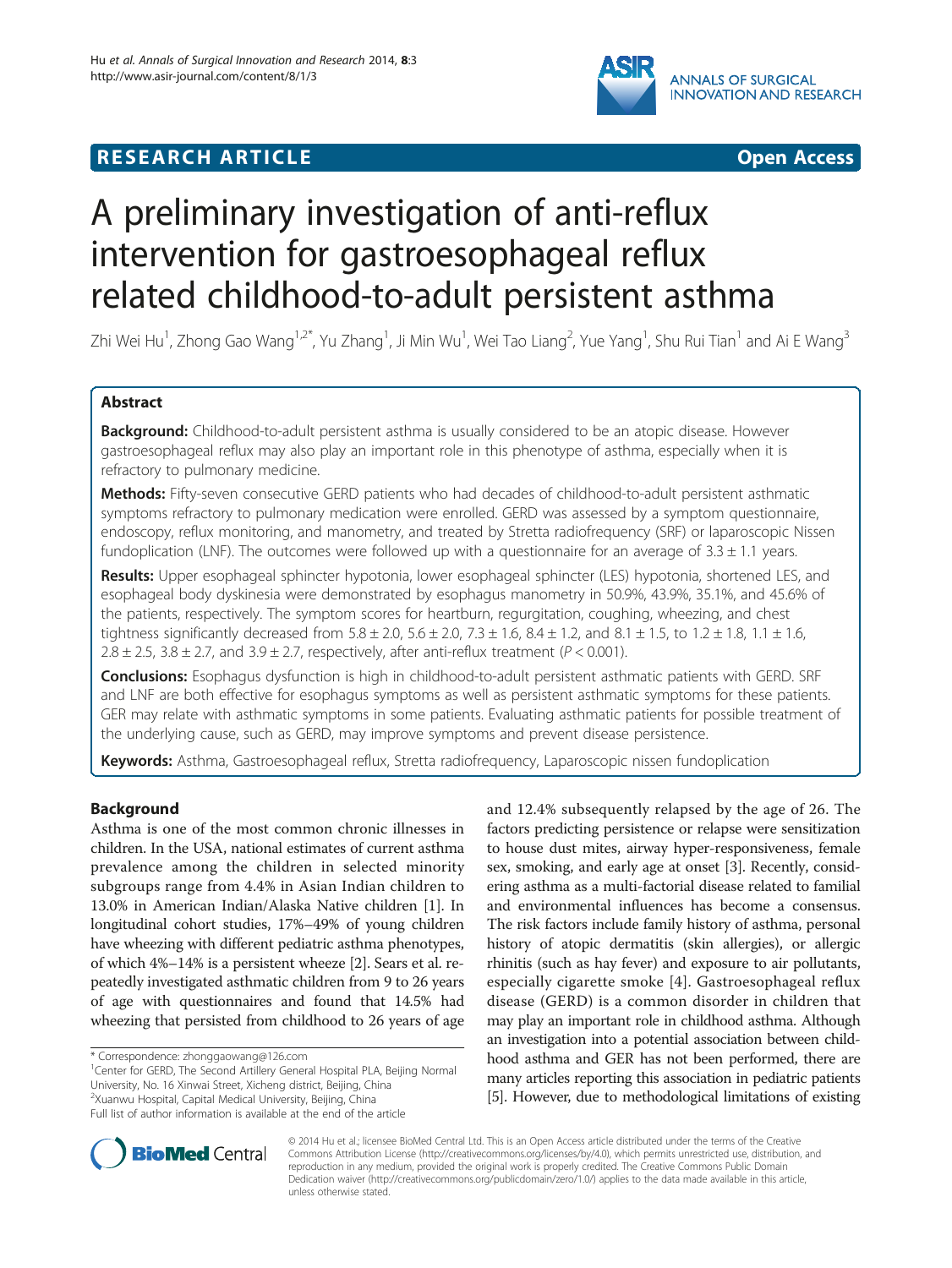studies, the paucity of population-based studies, and a lack of longitudinal studies, several aspects of relationship between GER and asthma in children remain unclear [[6](#page-5-0)]. We have been focusing on treating GERD related respiratory symptoms for 8 years, [\[7,8](#page-5-0)] and our fundamental concern is that reflux is a risk factor for recurrent microaspiration, which may play an important role in childhood asthma, including its persistence [\[9,10\]](#page-5-0). Therefore, the present study assessed childhood-to-adult persistent asthma with respect to GERD evaluation and active antireflux intervention effects in order to evaluate a possible relationship between GER with this asthma phenotype.

## Methods

Clinical data were gathered in a retrospective manner with the approval of the Ethics Committee of The Second Artillery General Hospital. Written informed consent for participation in the study was obtained from all patients.

The patients enrolled in this study met the following criteria: (1) GERD evaluation treated by Stretta radiofrequency (SRF) or laparoscopic Nissen fundoplication (LNF) as described in our previous studies at Center for GERD, The Second Artillery General Hospital PLA, Beijing Normal University, People's Republic of China; [[11,12](#page-5-0)]  $(2) > 18$  years of age; (3) persistent episodic attacks of wheezing and asthma since childhood (1 to 18 years of age), which were identified and diagnosed by physicians in other hospitals for more than 10 years before admission; and (4) had little or insufficient response to long-term and full dose medication for asthmatic symptoms.

## Evaluation of lung function and GER

Basal lung function tests were conducted on admission. The presence of acid GER was tested by ambulatory 24-hour dual pH monitoring, and a De Meester (DMS) score of  $>14.72$  was considered to be positive for increased acid GERD (sensitivity, 96%; specificity, 96%); [[13](#page-5-0)] endoscopic evaluations for hiatus hernia (HH) and esophagitis according to Los Angeles (LA) classification; and esophagus manometry for elucidating hypotonia of the upper esophageal sphincter (UES) and lower esophageal sphincter (LES), length of LES, and esophageal body dyskinesia were all assessed.

## Questionnaire to investigate the symptoms and medication at admission and in the follow-up after SRF or LNF

Questionnaires were completed before the SRF and LNF treatment and then for the follow-up. A 6-point scale ranging from 0 to 5 was applied to assess the severity and frequency of heartburn, regurgitation, coughing, wheezing, and chest tightness according to the Reflux Diagnostic Questionnaire as was applied in our previous studies [[14](#page-5-0)-[16](#page-6-0)]. Medications used for asthmatic symptoms, such as aminophylline, inhaled corticosteroids, inhaled

beta-agonists, and oral corticosteroids, amongst others, were documented. Degree of satisfaction (very satisfied, satisfied, acceptable, dissatisfied, and very dissatisfied)

toward anti-reflux treatment for asthmatic symptom was investigated at the follow-up. The outcomes of anti-reflux treatment for asthmatic symptoms were as follows:

- (1)Cure: asymptomatic without medication;
- (2)Excellent: only occasionally mild, slight, or no asthmatic symptoms. Anti-asthma medication is completely ceased or reduced by more than half;
- (3)Good: less than weekly attacks of mild to moderate wheezing. Anti-asthma medication is still in use with various reductions;
- (4)Fair: the severity or frequency score is only decreased by one or two points. The patient still has weekly severe or moderate asthmatic symptoms. Drug consumption reduced by less than half or unchanged;
- (5)Poor: asthmatic symptoms and drug consumption is unchanged.

## Statistical analysis

Data analysis was performed using SPSS version 13 software (SPSS Inc., Chicago, IL, USA). Comparisons of mean values of the studied parameters before and after treatment were performed using the paired Student's t-test. Comparisons of the magnitude of change for the continuous variables between different groups were carried out using Mann–Whitney U-test. Correlations of non-normal variables were assessed using Spearman rank correlation coefficients. All P-values less than 0.05 were considered statistically significant.

## Results

This study investigated consecutive asthmatic cases enrolled at our center for GERD from December 2007 to April 2011. In total, 57 cases fulfilled our inclusion criteria and were followed up in January 2013. Among these cases, SRF was carried out in 24 and LNF was performed in 33, with two of the latter having previously received SRF therapy. The mean follow-up duration was  $3.3 \pm 1.1$  years (range 2–6 years). Patient demographics and baseline pulmonary and GER evaluation are summarized in Table [1.](#page-2-0) The DMS of distal esophagi is more intensive than that of proximal esophagi  $(P < 0.001)$  and they are correlated ( $r = 0.268$ ,  $P = 0.018$ ). Patients with HH had higher heartburn score ( $P = 0.036$ ) and weaker LES  $(P = 0.008)$ .

The length of stay after anti-reflux intervention ranged from 2 to 7 days for LNF with a median of 4.0 days, and from 2 to 6 days for SRF with a median of 3.2 days. By the end of an average of 3.3 years of follow-up, the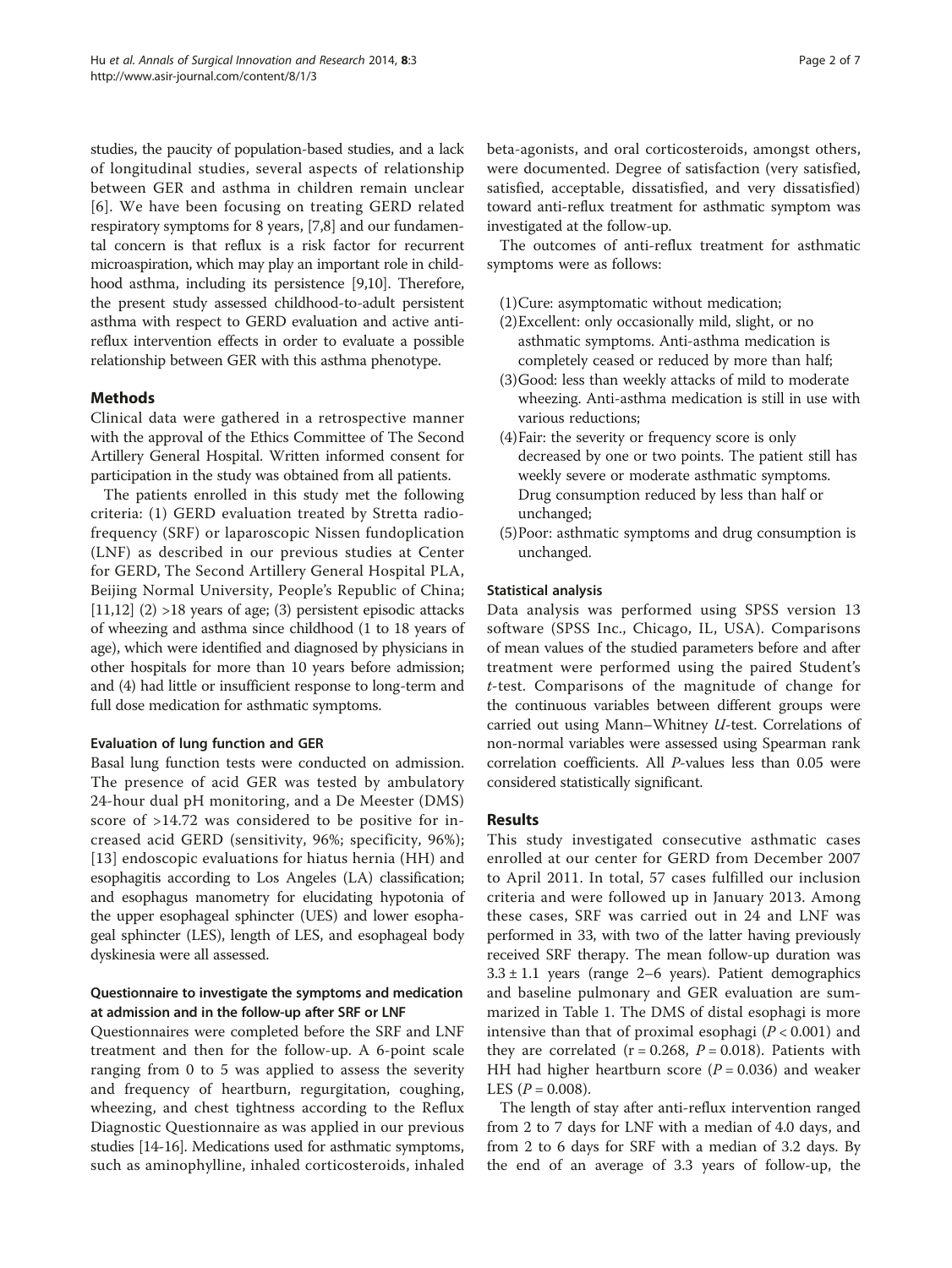<span id="page-2-0"></span>Table 1 Patient demographics, baseline pulmonary, and GER evaluation

| <b>Variables</b>                                         | Total ( $n = 57$ )                |  |
|----------------------------------------------------------|-----------------------------------|--|
| Sex, M/F                                                 | 18/39                             |  |
| Age (range), years                                       | $47.3 \pm 13.3$ (20-81)           |  |
| Smoker/nonsmoker                                         | 4/53                              |  |
| Wheezing onset age (range), years                        | $10.2 \pm 4.5$ (1-16)             |  |
| Duration of wheezing (range), years                      | $38.1 \pm 12.7$ (10-70)           |  |
| Lung function test                                       |                                   |  |
| FVC, L (% predicted)                                     | $3.1 \pm 0.9$ (93.2 $\pm$ 20.6%)  |  |
| FEV1, L (% predicted)                                    | $1.67 \pm 0.7$ (62.8 $\pm$ 21.8%) |  |
| FEF, L/sec (% predicted)                                 | $4.5 \pm 2.2$ (66.9 $\pm$ 26.3%)  |  |
| FEV1/FVC                                                 | $54.6 \pm 14.9\%$                 |  |
| FEV1/FVC < 70%, 30%-49%, < 30%                           | 17 (29.8%), 13 (22.8%), 1 (1.8%)  |  |
| Blood eosinophil count, cells/mm <sup>3</sup><br>$(P\%)$ | $305.2 \pm 325.3$ (17.5%)         |  |
| Esophageal endoscopy                                     |                                   |  |
| Esophagitis (P%)                                         | 27 (47.4%)                        |  |
| LA-A, LA-B, LA-C, LA-D                                   | 14, 10, 2, 1                      |  |
| Barrett esophagus (P%)                                   | $1(1.8\%)$                        |  |
| Hiatal hernia (P%)                                       | 20 (35.1%)                        |  |
| Dual 24 hour pH monitoring                               |                                   |  |
| Distal channel DMS (P%)                                  | $41.94 \pm 59.11(64.9\%)$         |  |
| Proximal channel DMS (rang)                              | $8.12 \pm 10.23$ (0.20 - 50.77)   |  |
| <b>High-resolution manometry</b>                         |                                   |  |
| MUESP, mmHg (P%)                                         | $41.2 \pm 22.7$ (50.9%)           |  |
| MLESP, mmHg (P%)                                         | $14.2 \pm 6.9$ (43.9%)            |  |
| LHPZ, cm (P%)                                            | $2.9 \pm 0.7$ (35.1%)             |  |
| Esophageal dyskinesia                                    | 26 (45.6%)                        |  |

LA, Los Angeles classification; DMS, DeMeester score; MUESP, mean upper esophageal sphincter pressure (Normal range: 34–104 mmHg); MLESP, mean lower esophageal sphincter pressure (Normal range: 13–43 mmHg); LHPZ, length of high pressure zone (Normal range: 2.7–4.8 cm); P%: percentage of positive finding.

symptom scores for heartburn, regurgitation, coughing, wheezing, and chest tightness significantly decreased from  $5.8 \pm 2.0$ ,  $5.6 \pm 2.0$ ,  $7.3 \pm 1.6$ ,  $8.4 \pm 1.2$ , and  $8.1 \pm 1.5$ to  $1.2 \pm 1.8$ ,  $1.1 \pm 1.6$ ,  $2.8 \pm 2.5$ ,  $3.8 \pm 2.7$ , and  $3.9 \pm 2.7$ respectively, with reduction rates of  $75.1\% \pm 35.9\%$ ,  $75.3\% \pm 35.8\%, 58.4\% \pm 34.9\%, 53.9\% \pm 32.4\%, \text{ and } 51.9\% \pm$ 32.7%, respectively  $(P < 0.001$ ; Table [2](#page-3-0)). Cure, excellent, and good outcome for overall asthma status were obtained in 7.0%, 31.6%, and 26.3% of the patients, respectively, while 21.1% and 14.0% of the patients had fair and poor response to the anti-reflux treatment, respectively (Figure [1](#page-3-0)). The two patients previously treated by SRF without a satisfactory response later accepted LNF, and one of them was cured and the other had an excellent outcome. In 34 patients who had frequent or daily nocturnal awakening, cough, and wheezing before anti-reflux treatment, 11 (32.4%) patients resumed normal sleeping, while 14 (41.2%) patients markedly improved and their nocturnal episodes became occasional.

Moreover, 28.1% of the patients reported that their asthmatic symptoms were getting better, 49.1% of the patients were stable, and 22.8% of the patients responded well to the anti-reflux treatment for 6 months to 2 years before they experienced various degrees of recurrence (Table [3](#page-3-0)).

In total, 21.1% of patients felt very satisfied and 43.9% felt satisfied about the outcome of their anti-reflux treatment, while 26.3%, 7%, and 1.8% felt acceptable, dissatisfied, and very dissatisfied, respectively (Table [4\)](#page-4-0).

Esophagus symptom scores had significantly greater reductions than asthmatic symptoms  $(P < 0.001$ ; Figure [2A](#page-4-0)). Compared to SRF, the LNF outcomes were significantly better with respect to esophagus symptoms ( $P = 0.002$ ), but not significant better for asthmatic symptoms  $(P = 0.387)$ ; Figure [2B](#page-4-0)). The reduction rate in asthmatic symptom score was significantly correlated with esophagus symptom  $(r<sub>s</sub> = 0.509, P < 0.001).$ 

No major complications or deaths occurred during our study. Among patients receiving SRF treatment, some patients experienced several short term complications which disappeared within 1 week, such as throat discomfort in four cases, retrosternal discomfort in six cases, transient nausea/vomiting in three cases, and short-term dysphagia in three cases. As for patients receiving LNF, seven cases had mild dysphagia: three recovered within 1 month; four still had occasional symptoms when eating quickly or solid foods; three cases had prolonged bloating and two cases had increased passage of gas by anus; and three cases had reduced appetite.

## **Discussion**

The association between asthma and GER has been debated for decades after Sir William Osler first observed the association between worsening asthma and distended stomachs in 1892 [\[17\]](#page-6-0). The frequency of GER in asthmatic children was higher than its frequency in other children, which serves as important evidence that asthma and GER are closely related. Historically, the prevalence of GERD in children with asthma ranges from 19.3% to 80.0% with an average of 22.8%. The average rate of abnormal esophageal pH is 68.2% and esophagitis is 35.6% [\[6](#page-5-0)] and aspiration of gastric contents in the respiratory tree is not rare in patients with GERD [\[18](#page-6-0)]. Theoretically, GER and asthmatic symptoms may be connected through different mechanisms, including micro-aspiration, and both local and central reflexes. In our study, dual pH monitoring identified 64.9% of patients with pathological acid reflux; esophagus endoscopy showed 47.4% of patients had esophagitis.

Our study also found a high prevalence of disorders that may increase GER by endoscopy and HRM. For instance,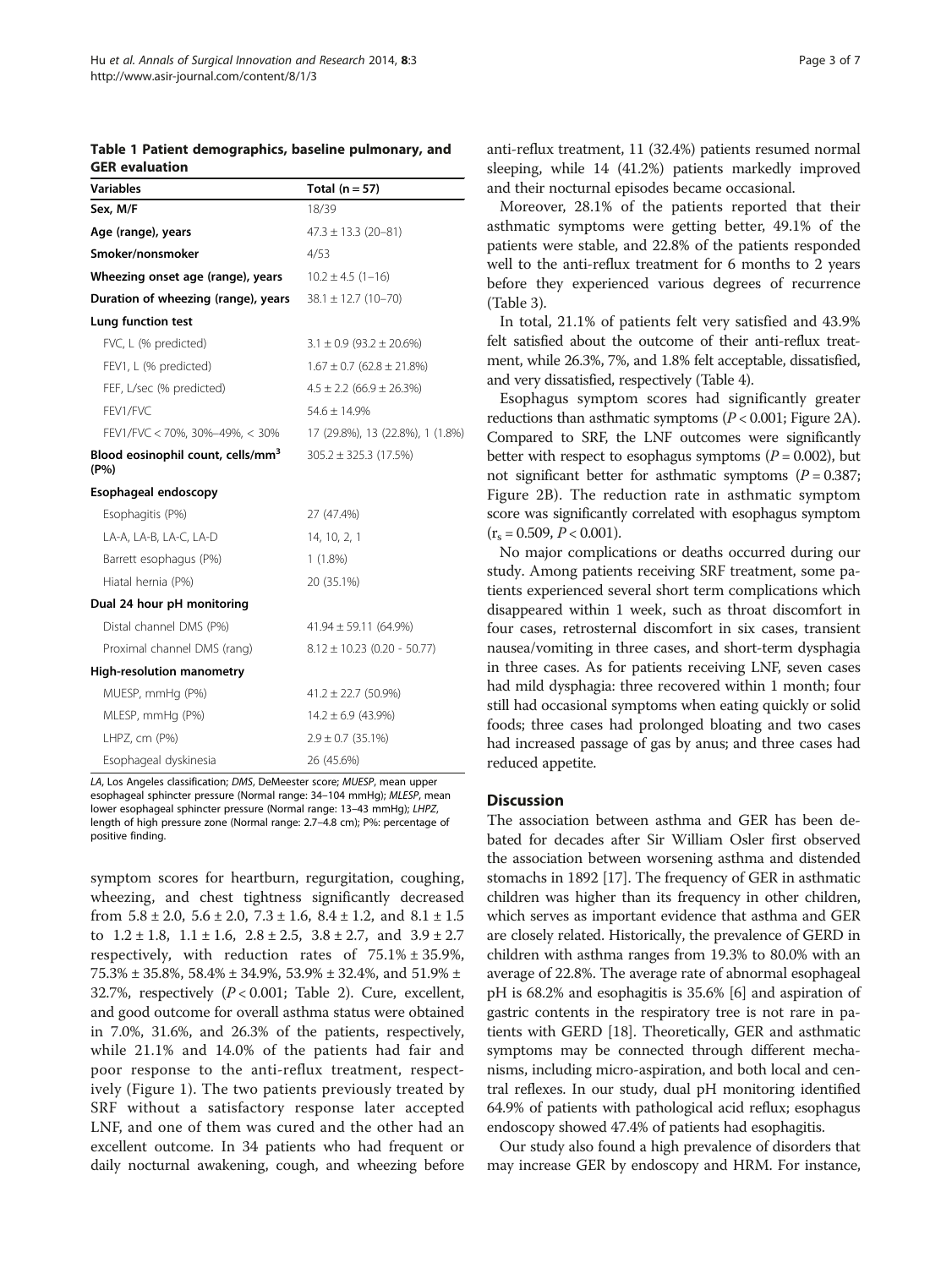| Symptom                  | Number of<br>patents (percent) | Symptom score        |                |                  | P-value    |
|--------------------------|--------------------------------|----------------------|----------------|------------------|------------|
|                          |                                | <b>Pre-treatment</b> | Post-treatment | reduction rate,% | (2-tailed) |
| Regurgitation            | 50 (87.7%)                     | $5.8 + 2.0$          | $1.2 + 1.8$    | $75.1 + 35.9$    | < 0.001    |
| <b>Heartburn</b>         | 49 (86.0%)                     | $5.6 + 2.0$          | $1.1 + 1.6$    | $75.3 + 35.8$    | < 0.001    |
| <b>Esophagus symptom</b> | 50 (87.7%)                     | $11.3 + 4.0$         | $2.3 + 3.2$    | $75.5 + 35.6$    | < 0.001    |
| Cough                    | 46 (80.7%)                     | $7.3 + 1.6$          | $2.8 + 2.5$    | $58.4 + 34.9$    | < 0.001    |
| wheezing                 | 57 (100%)                      | $8.4 + 1.2$          | $3.8 + 2.7$    | $53.9 + 32.4$    | < 0.001    |
| Chest tightness          | 55 (96.5%)                     | $8.1 \pm 1.5$        | $3.9 + 2.7$    | $51.9 + 32.7$    | < 0.001    |
| Asthmatic symptom        | 57 (100%)                      | $22.1 \pm 5.0$       | $9.9 \pm 7.2$  | $54.3 \pm 31.9$  | < 0.001    |

<span id="page-3-0"></span>Table 2 Outcome of anti-reflux therapy over  $3.3 \pm 1.1$  years with respect to esophagus and asthmatic symptoms

HH was found in 35.1% of the patients by endoscopy. Furthermore, UES hypotonia, LES hypotonia, shortened LES, and esophageal body dyskinesia were demonstrated by esophagus manometry in 50.9%, 43.9%, 35.1%, and 45.6% of the patients, respectively (Table [1](#page-2-0)). Although neither HH nor weakened LES showed significantly higher DMS in this study, HH or LES hypotonia often predicts a higher risk of GERD due to its negative impact on esophagus [[19,20](#page-6-0)]. Although 24 hour pH-monitoring is one of the current reference-standard methods for GER assessment in children, it only detects acid reflux. A multichannel intraluminal impedance and pH (MII-pH) monitoring, which detect anterograde or retrograde acid or non-acid bolus and determine the composition, might be more sensitive for GER [\[21\]](#page-6-0). These aforementioned modalities may have important diagnostic and therapeutic implications for children or adults with difficult to control or consistent asthmatic symptom. Recently, Negro et al. reported that esophageal acidification has a good level of both sensitivity and specificity by enhancing the Methacholine response in forced expiratory volume in 1 second (FEV1) only in



the presence of acid GERD. This test could be a potentially useful tool for better selection of GER-related asthma in clinical practice [\[22](#page-6-0)].

Nearly 50% of children have wheezing with respiratory illnesses in their first year of life, and 20% will have continued wheezing in later childhood, which predicts a probability of asthma [[23\]](#page-6-0). The natural history of GER in humans may provide clues to this phenomenon. For instance, in the first 3 months of life, postprandial reflux is considered a physiological event that gradually decreases and disappears by 1 year of age [[24](#page-6-0)]. The progressive decrease in episodes is due to maturation of the LES and acquisition of sitting and standing. However, some children have persistent regurgitation or reflux after the age of one; their reflux is not only associated with feeding, backwardness, irritability, unjustified crying, sudden waking, persistent esophageal hiatus defect, and esophagus malfunction, but also with the strenuous asthmatic symptoms [\[25,26](#page-6-0)].

GER-related cough is defined as a cough that is improved or resolved by GER therapy, thus analogically GER-related asthmatic could also be defined by anti-reflux outcome. Our fundamental concern for GER-related asthmatic patients is that reflux is a risk factor for recurrent microaspiration and irritation; therefore, effective GER control is essential for the management of GER-related respiratory symptoms [[9\]](#page-5-0). Anti-acid therapies, such as proton pump inhibitors (PPI), have been tested in randomized trials for asthmatic children and adults and the results revealed that PPI has no clear benefit on asthma control compared to placebo [\[27,28](#page-6-0)]. Furthermore, surgical therapies in different uncontrolled series of children

Table 3 Evolvement of patient clinical state during follow up

|                     | $SRF (n = 24)$ | $LNF (n = 33)$ | Total $(n = 57)$ |
|---------------------|----------------|----------------|------------------|
| Improving           | 5 (20.8%)      | 11 (33.3%)     | 16 (28.1%)       |
| Stable              | 13 (54.2%)     | 15 (45.5%)     | 28 (49.1%)       |
| Partial recurrence  | 3 (12.5%)      | $3(9.1\%)$     | 6(10.5%)         |
| Complete recurrence | 3 (12.5%)      | 4 (12.1%)      | 7(12.3%)         |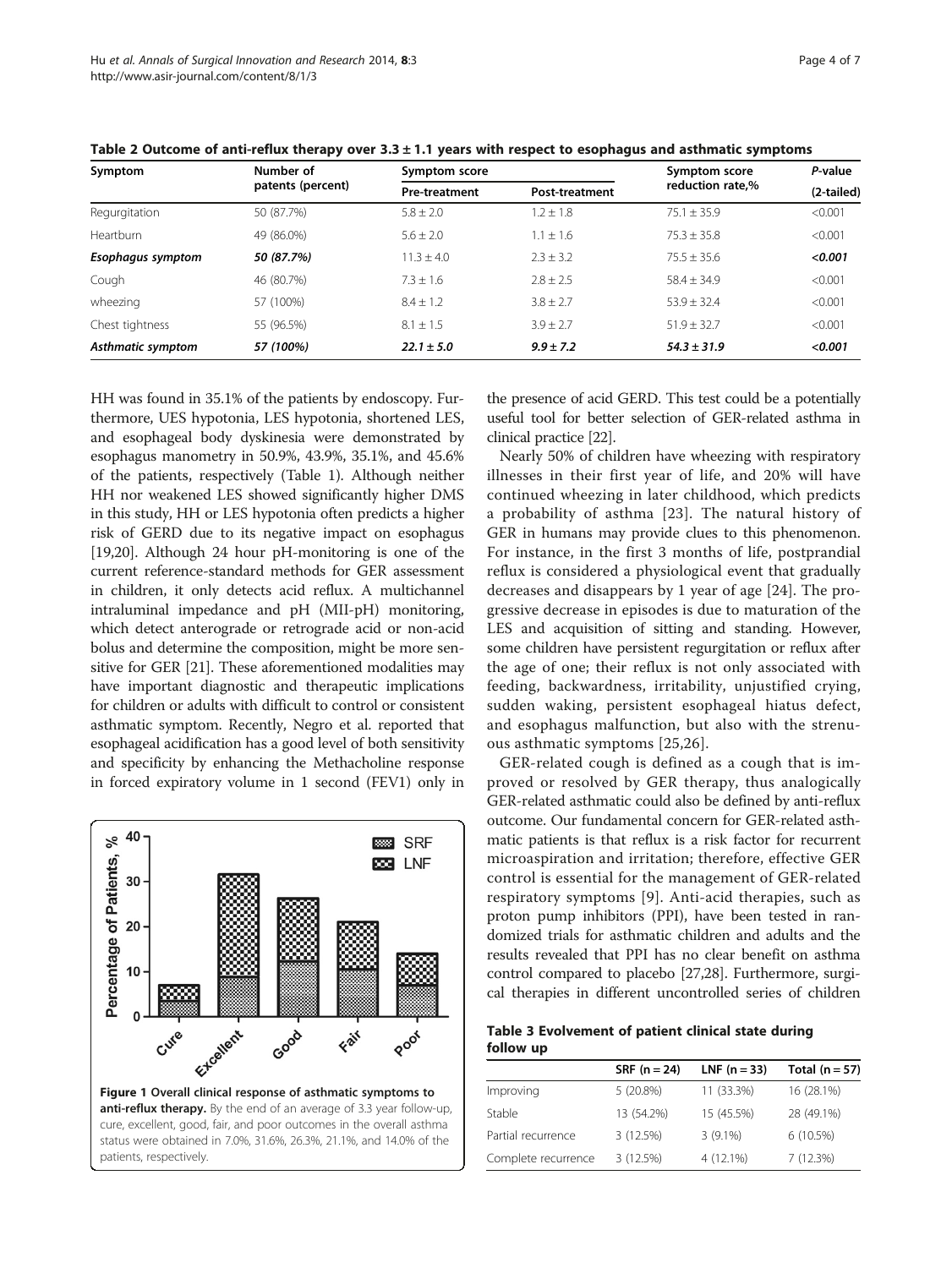<span id="page-4-0"></span>Table 4 Satisfactory evaluation of patients with anti-reflux treatment for asthmatic symptoms

|                   | SRF $(n = 24)$ | $LNF (n = 33)$ | Total $(n = 57)$ |
|-------------------|----------------|----------------|------------------|
| Very satisfied    | 5(20.8%)       | 7(21.2%)       | 12(21.1%)        |
| Satisfied         | 8 (33.3%)      | 17 (51.5%)     | 25 (43.9%)       |
| Acceptable        | 7 (29.2%)      | 8 (24.2%)      | 15 (26.3%)       |
| Dissatisfied      | 3 (12.5%)      | 1(3%)          | 4 (7%)           |
| Very dissatisfied | $1(4.2\%)$     | $0(0\%)$       | $1(1.8\%)$       |

with severe persistent asthma have also been reported and most of the selected patients experienced various responses [[29](#page-6-0)-[31](#page-6-0)]. Studies of the outcomes of surgical treatment may be less valuable in evidence based medicine as they suffer from a lack of controls and blinding,



use different postoperative evaluation criteria, and are typically based on a highly selective group of patients. However, in our opinion, restoring the anatomical barrier of gastroesophageal junction, by SRF or LNF, reduces the volume, frequency, duration, and/or destination of GER so that the related aspiration and irritation resolution may be superior to medication therapy, such as PPI which mainly reduces the acidity of GER and is of high recurrence when off medication. Thus, surgery may have better value in the management of reflux-related respiratory symptoms as presented in this study and previous LNF and SRF studies [[11,12,14,](#page-5-0)[32\]](#page-6-0).

As shown in the present study, 64.9% of the patients had good or better response to SRF or LNF therapy, while 35.1% of the patients still had less than good outcomes and 22.8% of the patients experienced different degrees of recurrence. This data suggests that the anti-reflux therapy at hand is not a panacea in these selected asthmatics as a whole. It is still difficult to define whether an a priori subset of asthmatics will improve with anti-reflux therapy. Complications, such as mild dysphagia and bloating, were evident in patients after receiving LNF; for instance, five of the seven dysphagia patents and two of the three bloating patients were found to have esophageal dyskinesia by esophagus manometry, which indicates that pre-LNF esophageal dyskinesia may represent a risk factor for complications after LNF. In this study, we showed that the outcome of asthmatic symptoms is highly related to the effectiveness of anti-reflux therapy and that their symptom scores are significantly correlated. The two patients who failed on SRF treatment in this study still had a second chance to attain a successful outcome when effective LNF is applied. Therefore, effective GER control is one of the key factors for successful GER-related asthmatic management. Although SRF treatment is less effective for esophagus symptoms, it is relatively less invasive with fewer complications. Furthermore, there has not been a perfect anti-reflux approach that can completely bring GER under control while avoiding complications and recurrence. Thus, it is still valuable to offer re-intervention for patients who failed on primary anti-reflux treatment.

Another key element for GER-related asthma is persistent airway hyperactivity. In the present study, although remarkable outcomes were obtained after effective GFR control, the majority of patients still reported exacerbations of asthmatic symptoms, which could be triggered by catching a cold, exertion, and/or strong odors, such as cigarette smoke and petrol fumes. Therefore, systemic corticosteroids were discontinued after SRF or LNF, while other anti-asthma medications, such as inhaled corticosteroids, inhaled betaagonists, and/or aminophylline with reduced dosage, were still maintained in most patients.

Although the majority of asthma patients may obtain the targeted level of control with pulmonary medication,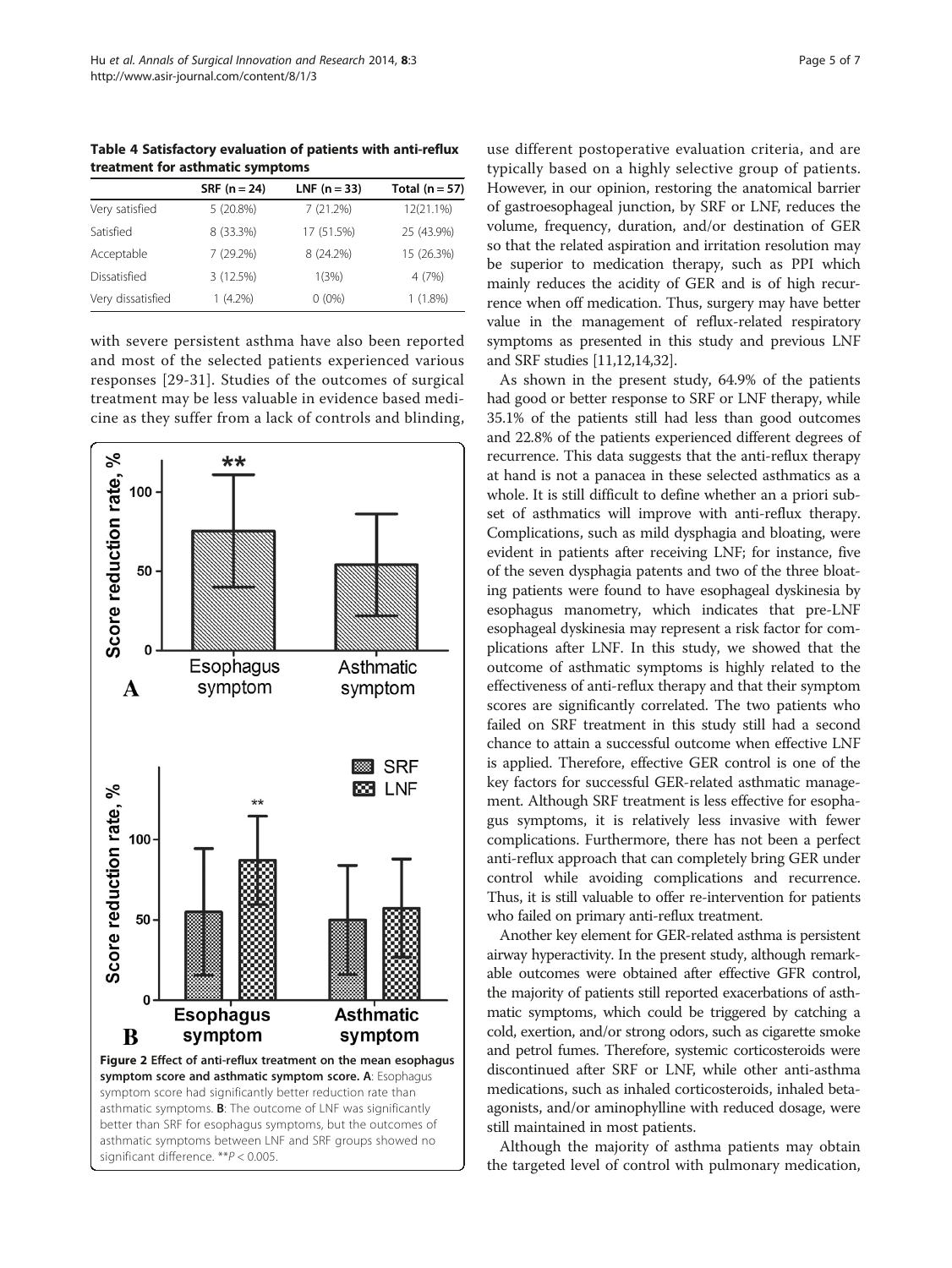<span id="page-5-0"></span>some patients will not achieve control even with the best therapy, [[33\]](#page-6-0) a group which probably accounts for less than 5% of all children with asthma. The management of this group of children is complex, with little evidence to guide the choice of further treatment for those who remain symptomatic even after the use of regular systemic corticosteroids. The lives of children with difficult to treat asthma are severely disrupted with frequent hospital visits, school absence, and limitations in normal activities. Behavioral problems and a lower quality of life are more pronounced in those children [[34\]](#page-6-0). However, a review by Mutius et al. [\[35](#page-6-0)] indicates that over the past two centuries real progress has been made in asthma research. Allergic responses that often substantially contribute to both chronic persistent asthma and acute exacerbations of asthma symptoms have been extensively studied and may be overemphasized. The precise nature of this inflammation remains a mystery, the fundamental causes of asthma are still not understood, and asthma still has no cure. The medications at hand provide symptomatic relief and improve lung function and airway responsiveness, but they do not prevent exacerbations or disease progression. However, studying active anti-reflux in GER-related asthmatics may partly provide alternative insights into mechanisms and management of this disorder.

#### Conclusions

Esophagus related mortality is high in childhood-to-adult persistent asthmatic patients with GERD. SRF and LNF are both effective for treating esophagus symptoms as well as GERD-related persistent asthmatic symptoms. GER may also play an important role in this asthma phenotype. The evaluation of patients for possible treatment of the underlying causes of asthma, such as GER, can improve symptoms and prevent disease persistence. However, large-scale and controlled studies are further indicated.

#### Abbreviations

GER: Gastroesophageal reflux; SRF: Stretta frequency; LNF: Laparoscopic Nissen fundoplication; CT: Computed tomography; HRM: High-resolution manometry; DMS: DeMeester score; HH: Hiatal hernia; LES: Lower esophageal sphincter; PPI: Proton pump inhibitors; FVC: Forced vital capacity; FEV1: Forced expiratory volume in 1 second; FEF: Forced expiratory flow; LA: Los Angeles classification; MUESP: Mean upper esophageal sphincter pressure; MLESP: Mean lower esophageal sphincter pressure; LHPZ: Length of high pressure zone.

#### Competing interests

The authors declare that they have no competing interests.

#### Authors' contributions

ZWH studied and analyzed the data, conducted literature reviews, and drafted the manuscript. ZGW designed the study and helped draft the manuscript. ZWH, YZ, JMW, WTL, YY, SRT and AEW carried out the study, collected the data, and helped draft the manuscript. All authors read and approved the final manuscript.

#### Authors' information

ZW Hu and SR Tian the attending doctor, Y Zhang, WT Liang and Y Yang the resident of Center for GERD, AE Wang the attending doctor in Department of Respiratory Medicine, The Second Artillery General Hospital.

ZG Wang was a so called severe asthma patient with severe and intolerable respiratory symptoms requiring constant medication for years. After GER was confirmed and fundoplication performed, his asthma disappeared completely without taking any medication at present [7]. He then decided to devote himself to rescue patients who suffered as he did; therefore, The GER Center for related airway disorder was established in 2006. He is also the pioneer of GER related airway disease research and practice in the People's Republic of China, the founder of the Center for GER of Second Artillery General Hospital, Professor and Director of Vascular Institute of Xuanwu Hospital of Capital Medical University Capital, Life Long President of the Chinese Vascular Society, and Vice President of International Society of Vascular Surgery. JM Wu is the director and chief physician of the Center for GERD of Second Artillery General Hospital.

#### Acknowledgments

We thank Vivian Zhao and Li Zhu for linguistic revision.

#### Author details

<sup>1</sup> Center for GERD, The Second Artillery General Hospital PLA, Beijing Normal University, No. 16 Xinwai Street, Xicheng district, Beijing, China. <sup>2</sup>Xuanwu Hospital, Capital Medical University, Beijing, China. <sup>3</sup>Department of Respiratory Medicine, Artillery General Hospital, Beijing Normal University, Beijing, China.

#### Received: 24 March 2014 Accepted: 9 June 2014 Published: 20 June 2014

#### Reference

- 1. Brim SN, Rudd RA, Funk RH, Callahan DB: Asthma prevalence among US children in underrepresented minority populations: American Indian/ Alaska Native, Chinese, Filipino, and Asian Indian. Pediatrics 2008, 122:e217–e222.
- 2. Cowan K, Guilbert TW: Pediatric asthma phenotypes. Curr Opin Pediatr 2012, 24:344–351.
- 3. Sears MR, Greene JM, Willan AR, Wiecek EM, Taylor DR, Flannery EM, Cowan JO, Herbison GP, Silva PA, Poulton R: A longitudinal, population-based, cohort study of childhood asthma followed to adulthood. N Engl J Med 2003, 349:1414–1422.
- 4. Punnoose AR, Burke AE, Golub RM: JAMA patient page. Childhood asthma. JAMA 2012, 307:421.
- 5. Thakkar KH, Ouseph R, Gilger MA, El-Serag HB: Gastroesophageal reflux and asthma in children: a systematic review. Gastroenterology 2009, 136:A432–A432.
- 6. Thakkar K, Boatright RO, Gilger MA, El-Serag HB: Gastroesophageal reflux and asthma in children: a systematic review. Pediatrics 2010, 125:E925–E930.
- 7. Wang ZG: It is gastroesophageal reflux disease, not asthma: a case report. Chin Med Sci J 2006, 21:189–193.
- 8. Wang Z, Kotwal RM: Is GERD-induced asthma a different disease entity? Ther Adv Respir Dis 2012, 6:57.
- 9. Wang ZG, Wu JM, Liu JJ, Wang LY, Lai YG, Ibrahim IM, Wang XJ, Dardik H: Respiratory distress resulting from gastroesophageal reflux is not asthma, but laryngotracheal irritation, spasm, even suffocation. Chin Med Sci J 2009, 24:130–132.
- 10. Zhu GC, Gao X, Wang ZG, Hu ZW, Zhang CC, Lai YG, Ji F, Wu JM: Experimental study for the mechanism of gastroesophageal-reflux-associated asthma. Dis Esophagus 2014, 27(4):318–324.
- 11. Wang ZG, Wu JM, Liu JJ, Chen X, Wang LY, Gong Y, Hu YH: Stretta frequency for the treatment of GERD with the respiratory problem mainly: experience of 180 patients. J Gastroen Hepatol 2007, 22:A139–A139.
- 12. Wang ZG, Ji F, Wu JM, Lai YG, Gao X, Zhang CC: Effect of laparoscopic fundoplication treatment on gastroesophageal reflux disease -related respiratory symptoms. Front Med China 2010, 4:254–258.
- 13. Fass R, Fennerty MB, Johnson C, Camargo L, Sampliner RE: Correlation of ambulatory 24-hour esophageal pH monitoring results with symptom improvement in patients with noncardiac chest pain due to gastroesophageal reflux disease. J Clin Gastroenterol 1999, 28:36–39.
- 14. Gao X, Wang ZG, Wu JM, Ji F, Zhang CC, Ning YC, Li ZT, Hu ZW, Chen X, Tian SR: Radiofrequency treatment on respiratory symptoms due to gastroesophageal reflux disease. Chin Med J (Engl) 2011, 124:1006–1009.